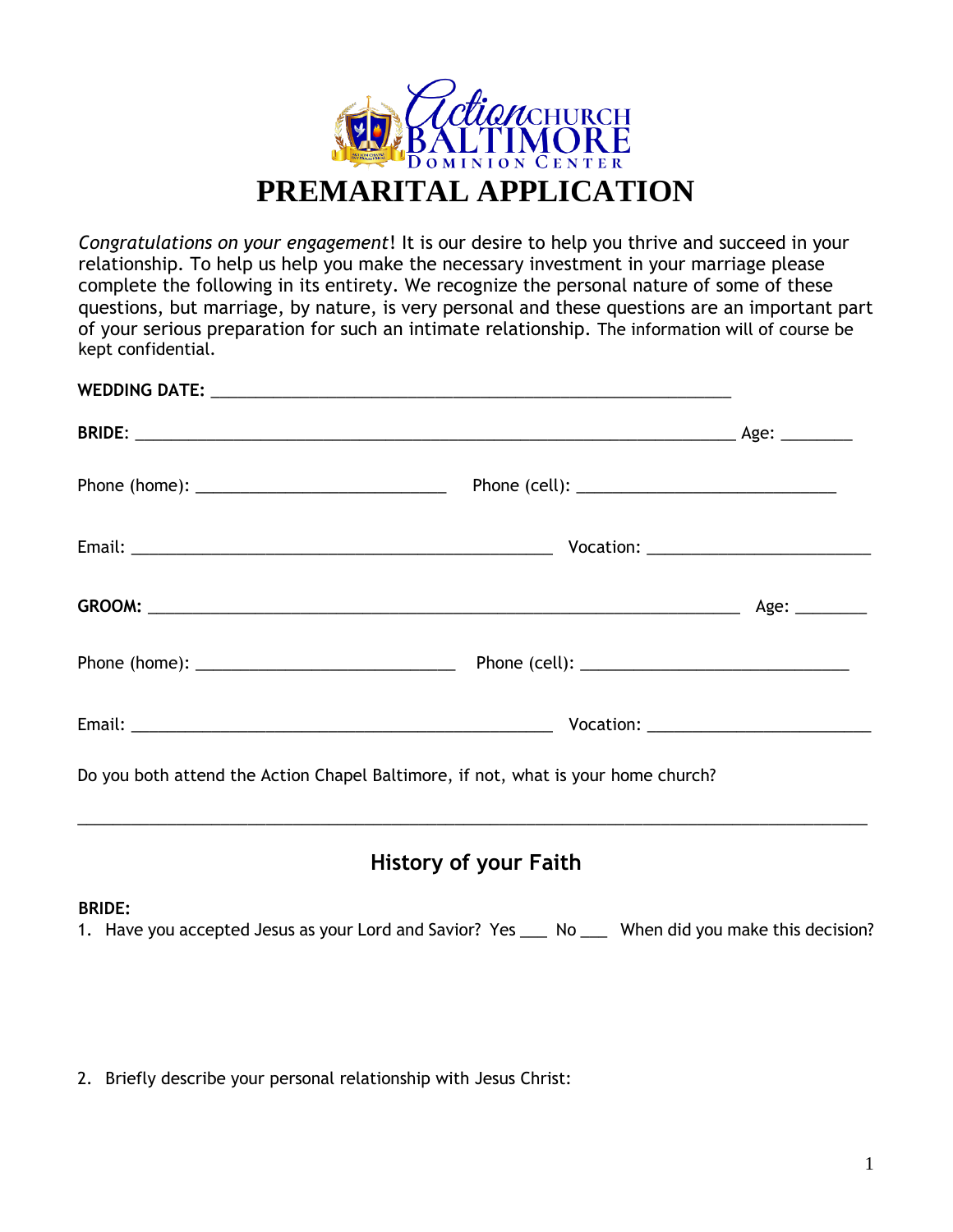3. Briefly state your views regarding the authority of the Bible and its place in your life:

### **GROOM:**

1. Have you accepted Jesus as your Lord and Savior? Yes \_\_\_ No \_\_\_ If so, when did you make this decision?

2. Briefly describe your personal relationship with Jesus Christ:

3. Briefly state your views regarding the authority of the Bible and its place in your life:

# **History of Your Relationship**

- 1. How did you meet and how long have you been dating?
- 2. Are you engaged?
- 3. Are you currently or have you been sexually active with each other (your answer will not disqualify you from the class)?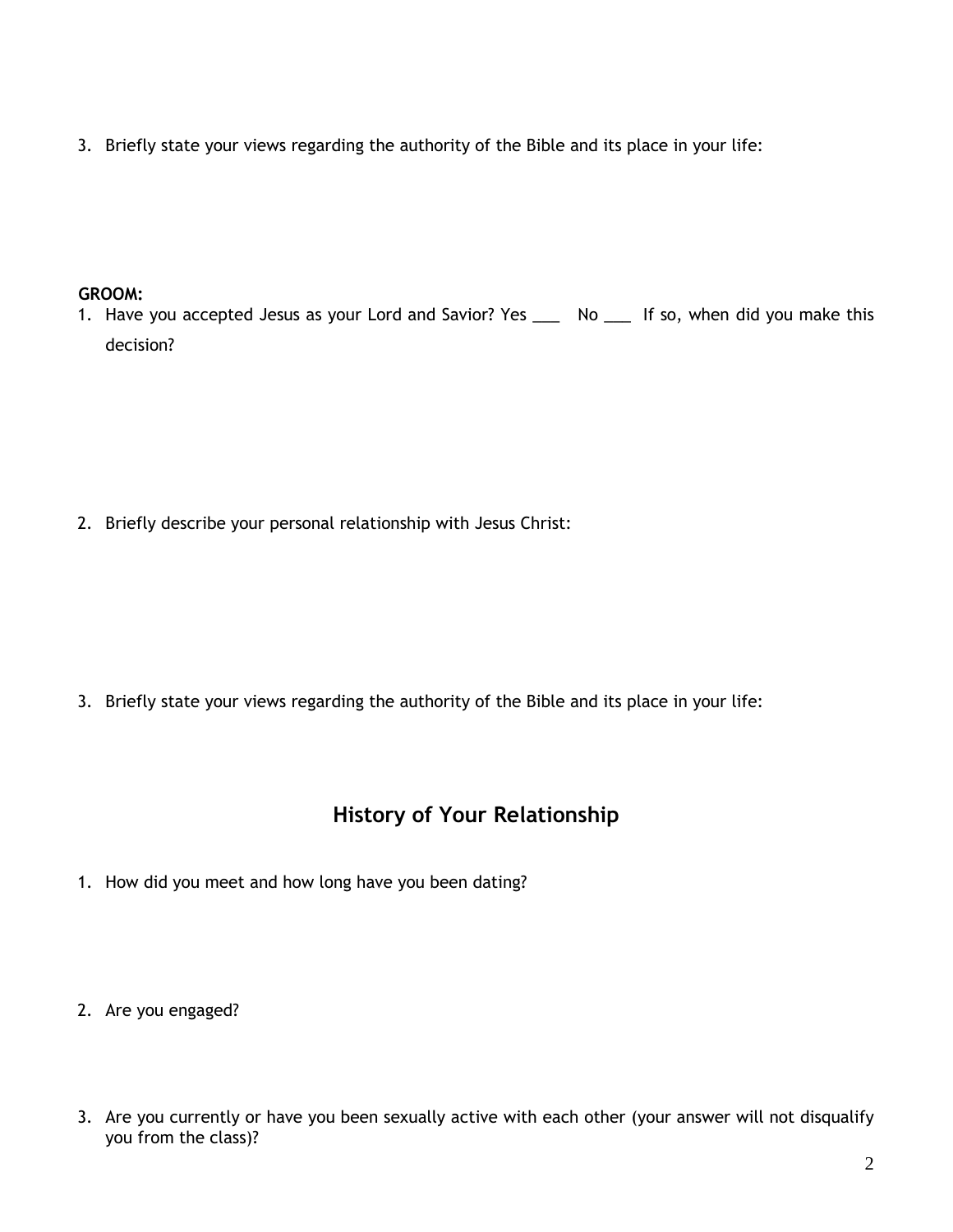- 4. Have you ever broken off your relationship? Yes \_\_\_ No \_\_\_ Why did this happen? Why did you get back together?
- 5. Why are you deciding to marry one another? Why do you believe your marriage will work?
- 6. What preparation for marriage have you had?
- 7. What do your parents or family think about your marriage plans?

8. What do your friends think about your marriage plans?

# **Prior Marriage History**

1. Have either of you been married before? Bride: Yes \_\_\_ No \_\_\_ Groom: Yes \_\_\_ No \_\_\_ If so, were you widowed or divorced? Bride: \_\_\_\_\_\_\_\_\_\_\_\_\_\_\_\_\_\_\_ Groom: \_\_\_\_\_\_\_\_\_\_\_\_\_\_\_\_\_\_\_

2. If you were divorced, how did it end? Please explain.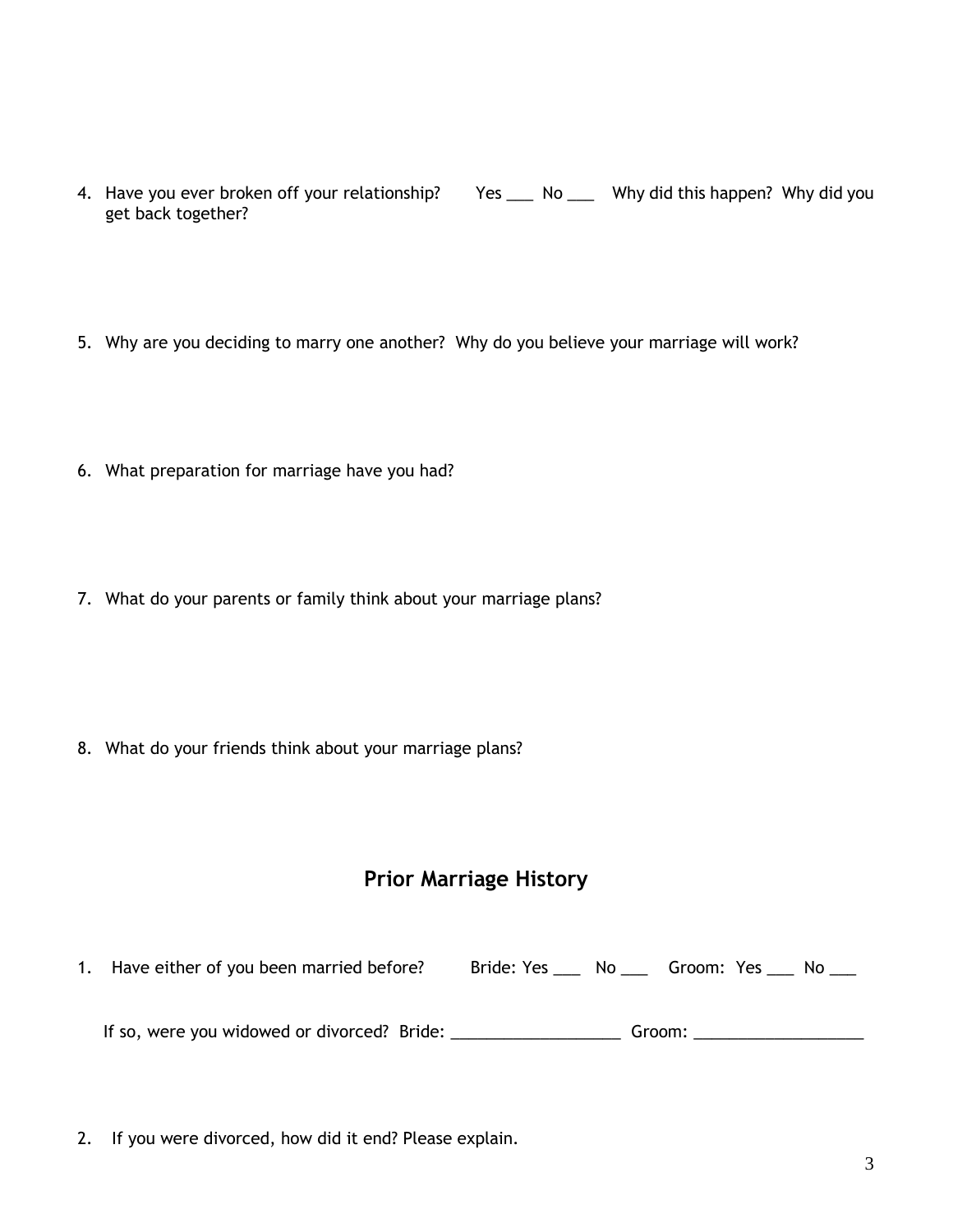Bride:

Groom:

3. Were you and your previous spouse Believers at the time of the divorce? Please explain. Bride:

Groom:

4. When was your divorce finalized? Please give date.

Bride:

Groom:

5. Has your previous spouse remarried? Please explain.

Bride:

Groom: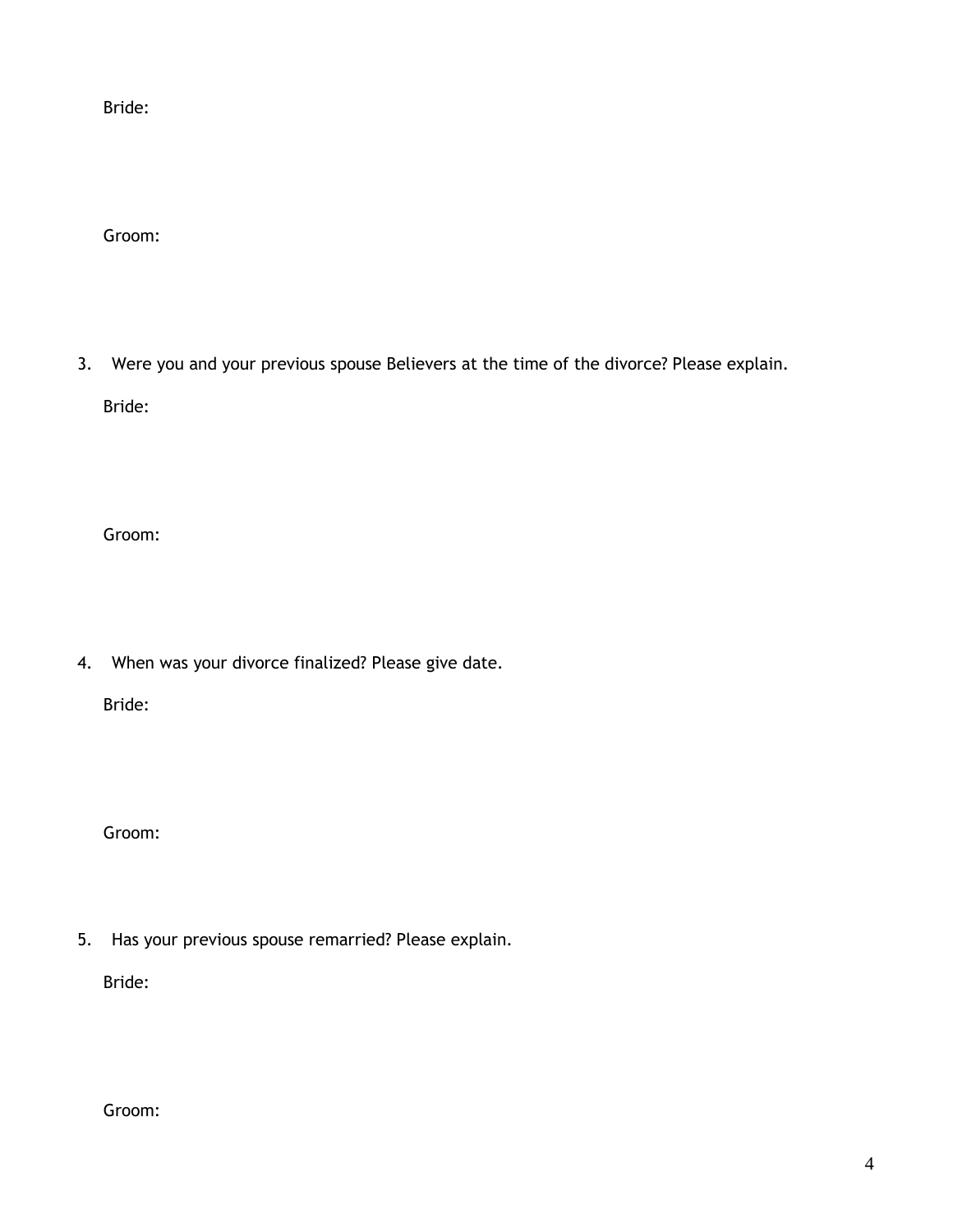6. What do you believe contributed to the breakdown of your previous marriage? Please explain. Bride:

Groom:

7. How have you grown or changed since your last marriage?

Bride:

Groom:

8. Do you have any children from your previous marriage? If so, please give their ages. Bride:

Groom:

9. What living arrangement has been determined for the children? Please explain.

Bride: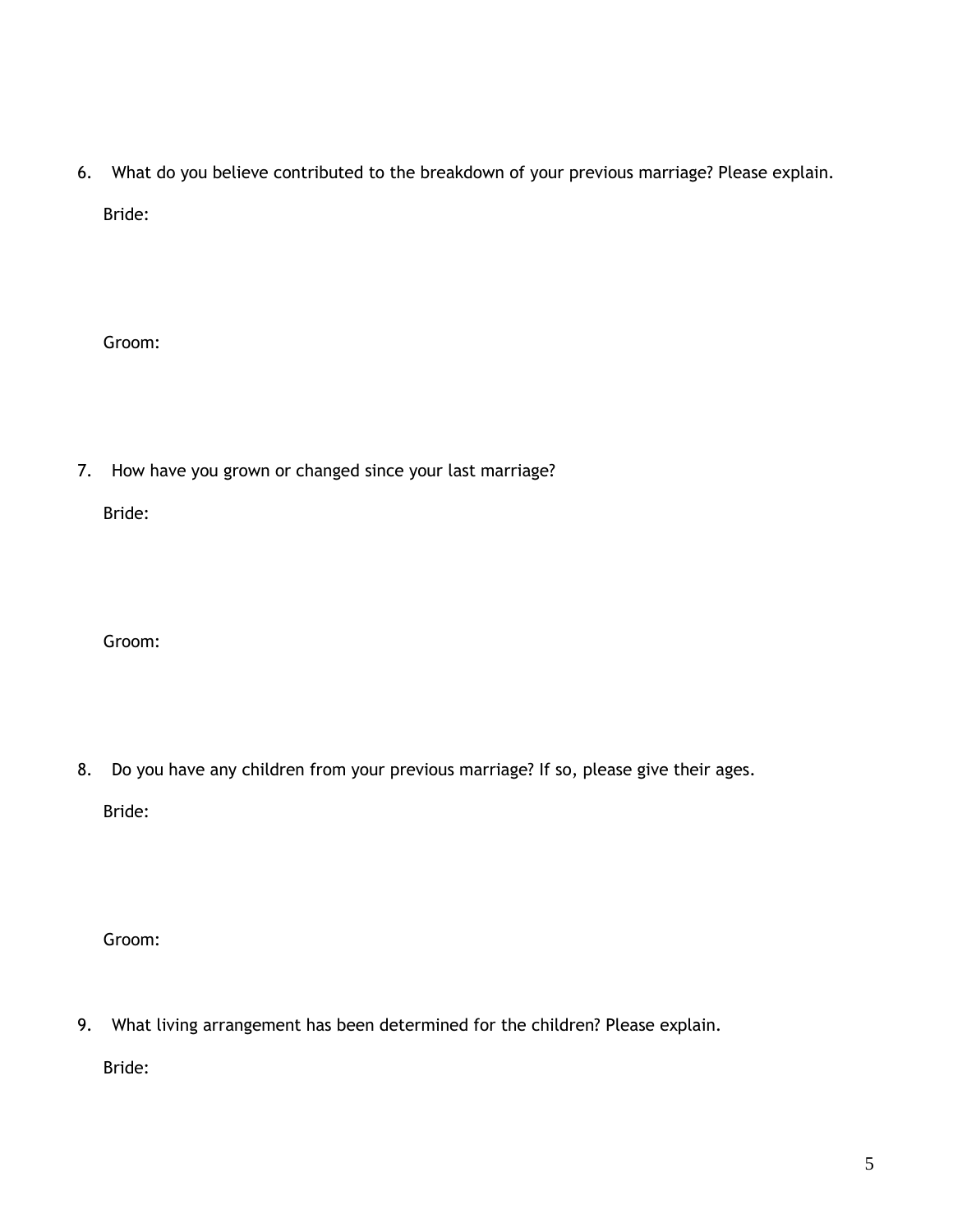Groom:

10. Is this a good working relationship for all parties concerned? Please explain.

Bride:

Groom:

11. What do you understand to be your Biblical right to remarry? Please explain.

Bride:

Groom: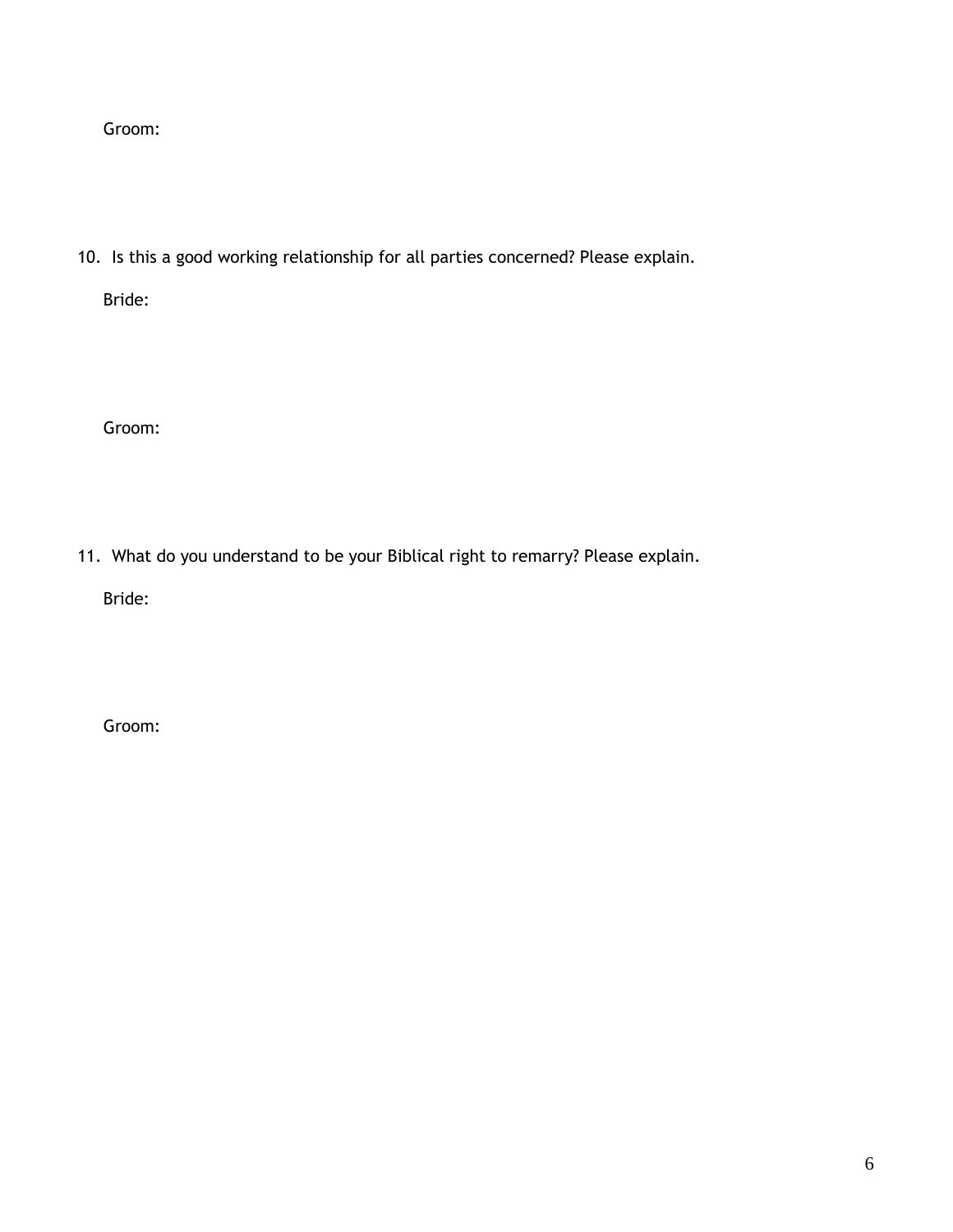# **Purity Covenant**

(For the Couple)

From the world's viewpoint, maintaining sexual purity before marriage seems like cruel and unusual punishment. Many people consider it strange if a couple does not sleep together before they are married. "After all," they say, "shouldn't they find out whether they are sexually compatible?" However, God's word is very clear about how we ought to act as Christians. Please see the following verses that express God's perspective of sex. (Exodus 20:14; 2 Timothy 2:22; Ephesians 1:4; 1 Peter 1:14-16; 2 Peter 1:5-7; Hebrews 13:4; Philippians 4:8; and Romans 16:19.)

Sexual purity is especially difficult during the engagement period. You have declared your commitment and you naturally want to consummate the relationship. You may even feel married at times. Yet what better opportunity to establish your relationship and build trust in one another by obeying God than on this key point.

Sexual purity means much more than not having sexual intercourse before marriage. Many couples avoid intercourse but are still sexually intimate. Look again at the verses previously mentioned. Scripture defines sexual purity as being morally excellent. And moral excellence means *being holy*. It means avoiding the appearance of evil. It means purity of thought as well as purity of deed. It means protecting one another's innocence from being stained by evil.

**I Thessalonians 4:3-8** *"For this is the will of God, your sanctification; that is, that you abstain from sexual immorality; that each of you know how to possess his own vessel in sanctification and honor, not in lustful passion, like the Gentiles who do not know God; and that no man transgress and defraud his brother in the matter because the Lord is the avenger in all these things, just as we also told you before and solemnly warned you. For God has not called us for the purpose of impurity, but in sanctification. Consequently, he who rejects this is not rejecting man but the God who gives His Holy Spirit to you."* 

**I Corinthians 6:18-20** *"Flee immorality. Every other sin that a man commits is outside the body, but the immoral man sins against his own body. Or do you not know that your body is a temple of the Holy Spirit who is in you, whom you have from God, and that you are not your own? For you have been bought with a price: therefore, glorify God in you body."* 

**Acts 24:16** *"In view of this, I also do my best to maintain always a blameless conscience both before God and before men."*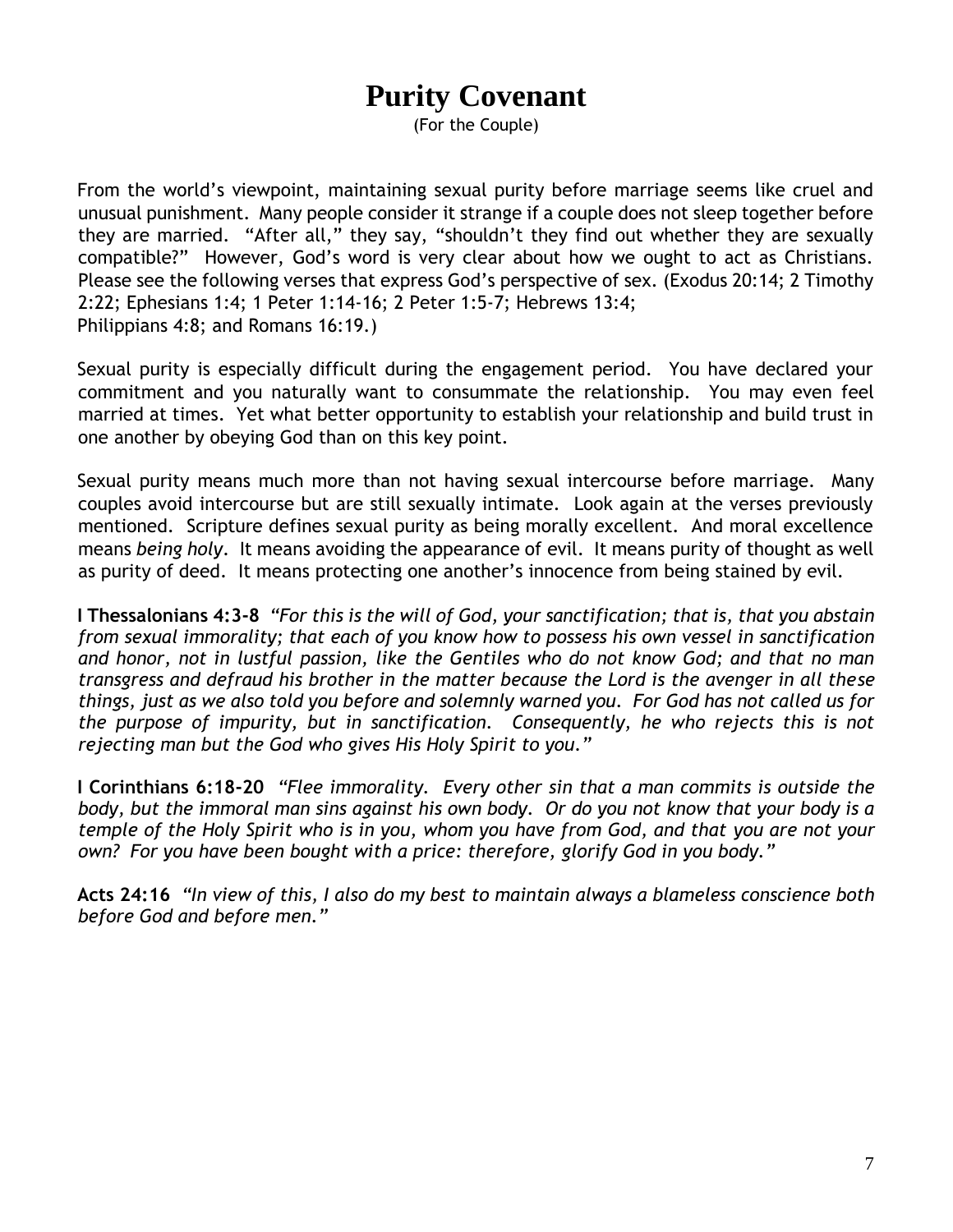## **Prerequisites** :

- 1. Couples may not live together prior to marriage, *if you currently do*; please find other living arrangements prior to enrolling in this class (See 1 Thessalonians 5:22).
- 2. All couples must be legally divorced from prior marriages and currently single. (see Matthew 5:31-31 and I Corinthians 7).
- 3. Couples will abstain from pre-marital sex during the courting process and sign the Purity Covenant below. If you have not abstained, it will be addressed during counseling, but you must choose to abstain for the remainder of your engagement in order to proceed (I Thessalonians 4:3).

## **Requirements:**

- 1. All Couples must complete all their assigned reading and homework on time.
- 2. All Couples must arrive ten minutes early to their assigned class.
- 3. All Couples must attend all Class Sessions.
- 4. All Couples must enlist Accountability Partners to help them keep their Covenant.

I pledge to show my love for my soon–to–be spouse in ways that allow both of us to maintain a clear conscience before God and each other.

> This is our promise of purity (for couple to sign)

| <b>Brio</b><br>- 11<br>$  -$ | acc.<br>_ |  |
|------------------------------|-----------|--|
|                              |           |  |

Groom: \_\_\_\_\_\_Date: \_\_\_\_\_\_\_\_\_\_\_\_\_\_\_\_\_\_\_\_\_\_\_\_\_\_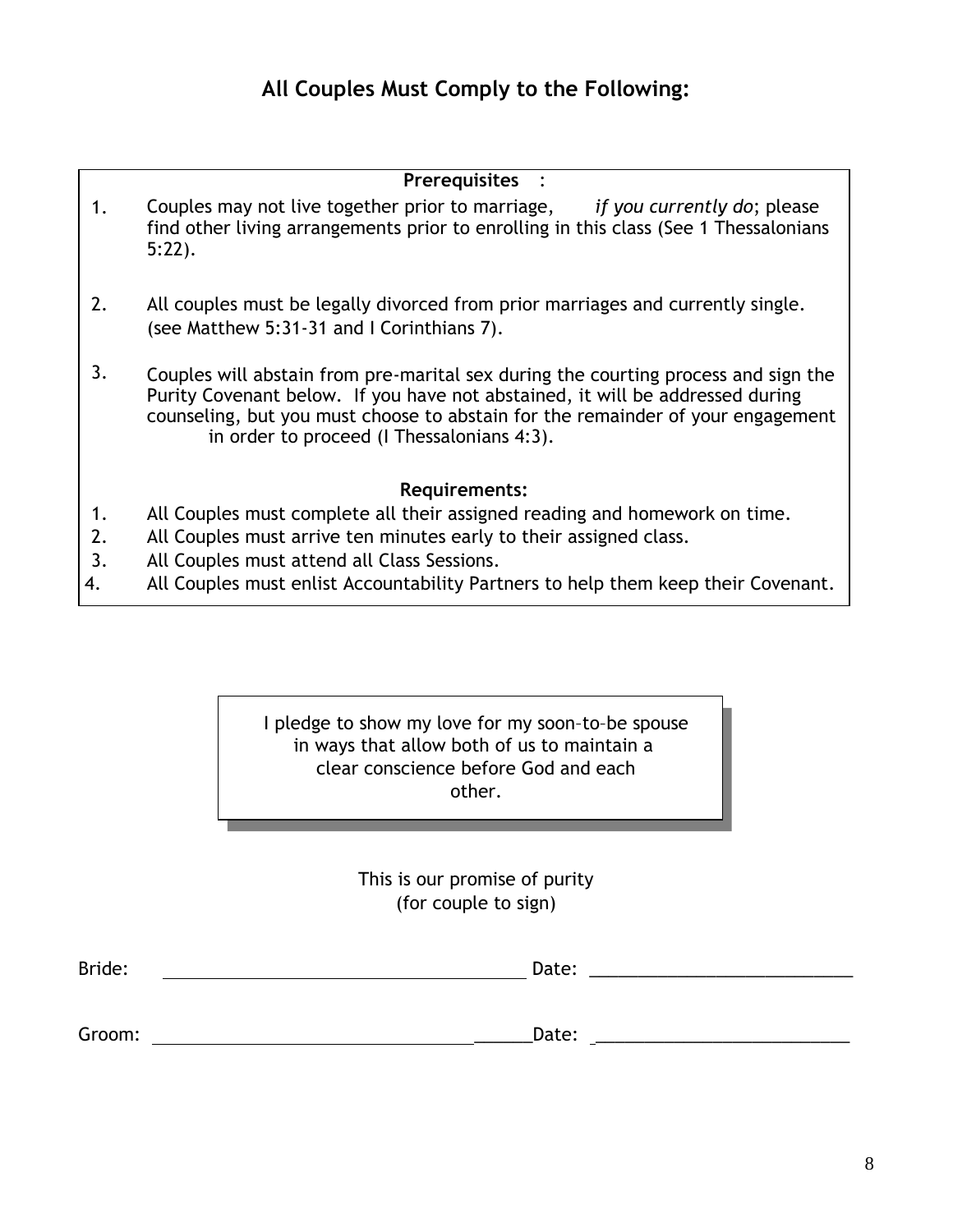# **Purity Covenant**

(For the Accountability Partners)

By signing this contract, I, the accountability partner, am agreeing with the following statements:

- I believe that Jesus Christ is my personal Lord and Savior (and the only way to heaven is through faith in Jesus Christ).
- I believe that the Bible is the Word of God, useful for edification, reproof, guidance, hope, and faith.
- I agree to hold this individual/couple accountable to having a Godly premarital relationship.
- I agree to meet with one or both individuals (groom to meet with male accountability partner, bride to meet with female accountability partner) weekly to ask them tough questions about how they are doing in keeping each other sexually pure.
- I love this individual/couple, my brother/sister in Christ, and I am committed to demonstrate my love by helping them design a plan on how to resist the temptation to have premarital sex (the exact thing that will ruin their relationship if no boundaries are established).
- I have read this entire contract and I am aware of what is expected from this couple until they are married.

| Date: $\frac{1}{\sqrt{1-\frac{1}{2}}}\frac{1}{\sqrt{1-\frac{1}{2}}}\frac{1}{\sqrt{1-\frac{1}{2}}}\frac{1}{\sqrt{1-\frac{1}{2}}}\frac{1}{\sqrt{1-\frac{1}{2}}}\frac{1}{\sqrt{1-\frac{1}{2}}}\frac{1}{\sqrt{1-\frac{1}{2}}}\frac{1}{\sqrt{1-\frac{1}{2}}}\frac{1}{\sqrt{1-\frac{1}{2}}}\frac{1}{\sqrt{1-\frac{1}{2}}}\frac{1}{\sqrt{1-\frac{1}{2}}}\frac{1}{\sqrt{1-\frac{1}{2}}}\frac{1}{\sqrt{1-\frac{1}{2}}}\frac{1}{\$ |
|--------------------------------------------------------------------------------------------------------------------------------------------------------------------------------------------------------------------------------------------------------------------------------------------------------------------------------------------------------------------------------------------------------------------------|
|                                                                                                                                                                                                                                                                                                                                                                                                                          |
|                                                                                                                                                                                                                                                                                                                                                                                                                          |
|                                                                                                                                                                                                                                                                                                                                                                                                                          |
|                                                                                                                                                                                                                                                                                                                                                                                                                          |
| Date: _____________                                                                                                                                                                                                                                                                                                                                                                                                      |
|                                                                                                                                                                                                                                                                                                                                                                                                                          |
|                                                                                                                                                                                                                                                                                                                                                                                                                          |
|                                                                                                                                                                                                                                                                                                                                                                                                                          |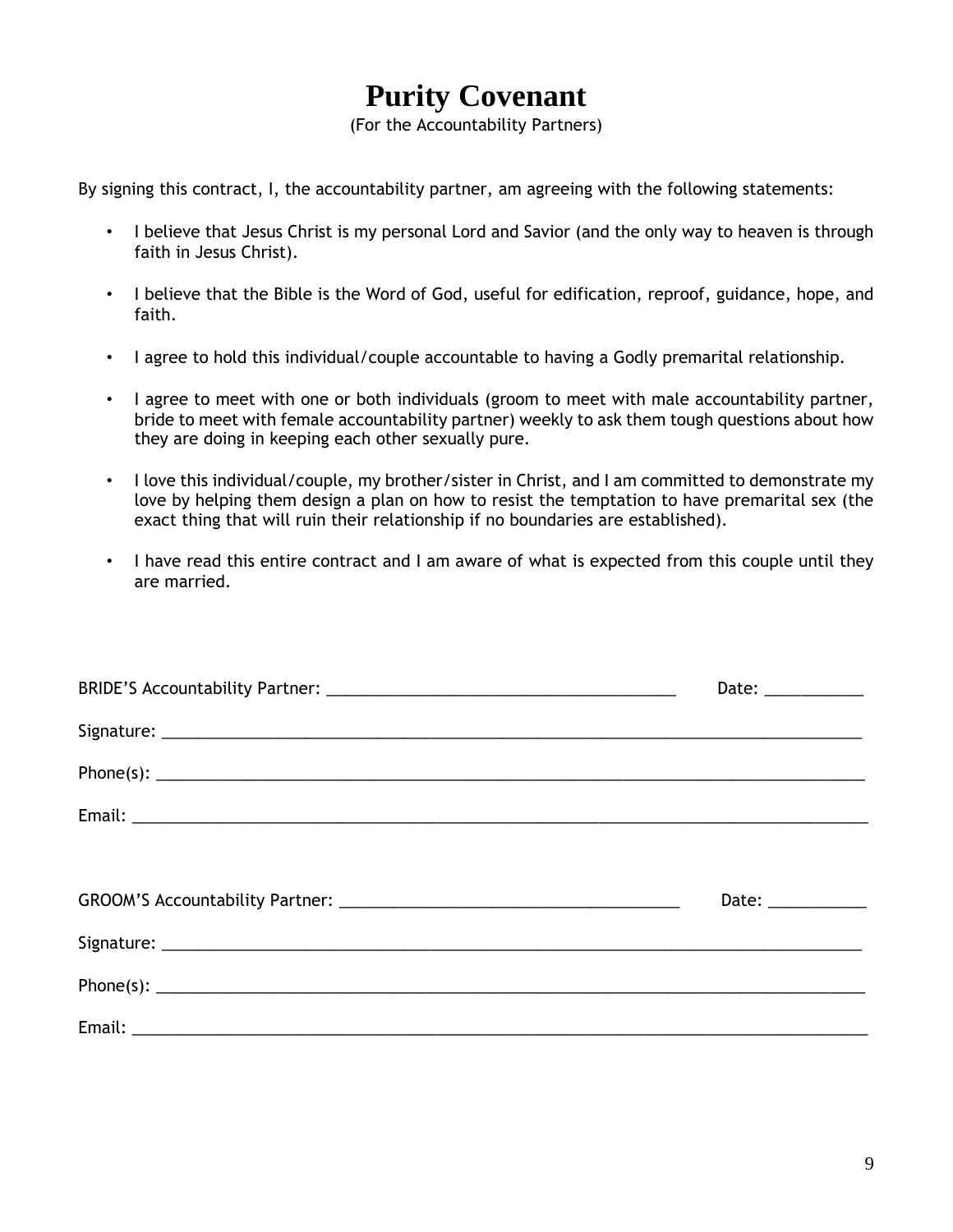# **CLASS AND CEREMONY PREFERENCES**

The following are requirements for every class:

- 1. All Couples must complete all their assigned reading and homework on time.
- 2. All Couples must arrive ten minutes early to their assigned class.
- 3. All Couples must attend all Class Sessions.
- 4. There is no fee for pre-martial counseling but due to the length, nature, importance a love offering at the conclusion of counseling is suggested.

Please circle which class you prefer:

**Session 1** (Jan-April): Tuesday Thursday Saturday

**Session 2** (March-April): Tuesday Thursday

**Session 3** (May-June): Tuesday Thursday

- **Session 4** (July-August): Tuesday Thursday
- **Session 5** (Oct-Nov): Monday Tuesday Thursday

When and where do you hope to conduct your Rehearsal and Wedding Ceremony? (This information is necessary to ensure the Pastor will be prepared to perform your ceremony).

| Rehearsal Location: New York and Separate and Separate and Separate and Separate and Separate and Separate and |
|----------------------------------------------------------------------------------------------------------------|

# **Marriage Preparation Acknowledgment**

The direction and intention of the ACB Marriage Preparation Policy and Program is to provide instruction based upon God's Word. We believe the Bible is the authority for every area and season of the marriage relationship including its preparation, its progress and its problems. Please read and sign the acknowledgement below.

## **Acknowledgement**

We acknowledge that we have read the ACB Wedding Policy Statement and have completed the Marriage Preparation Questionnaire and understand it completely. We recognize that the Pastoral Staff at the